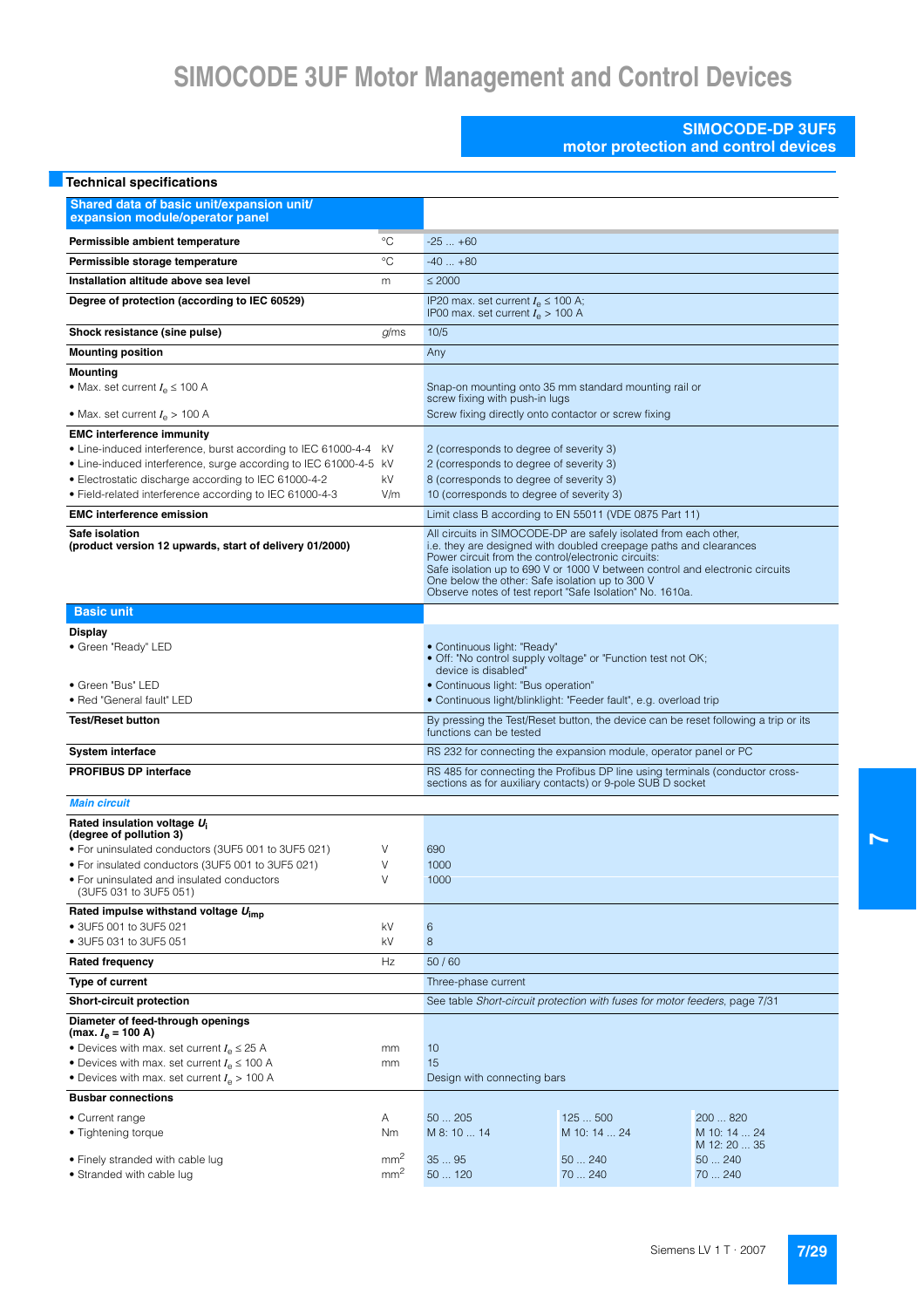### **SIMOCODE-DP 3UF5**

**motor protection and control devices**

| <b>Auxiliary circuit/control circuit</b>                                       |                                    |                                                                                                                                                                       |                                                                                        |  |  |  |  |
|--------------------------------------------------------------------------------|------------------------------------|-----------------------------------------------------------------------------------------------------------------------------------------------------------------------|----------------------------------------------------------------------------------------|--|--|--|--|
| Rated control supply voltage U <sub>s</sub>                                    |                                    | AC 50/60 Hz; 115 V and 230 V                                                                                                                                          | 24 V DC                                                                                |  |  |  |  |
| <b>Operating range</b>                                                         |                                    | AC 50/60 Hz 0.85  1.1 x $U_s$                                                                                                                                         | 24 V DC; 0.85 $1.2 \times U_s$                                                         |  |  |  |  |
| <b>Power consumption</b>                                                       |                                    | AC 50/60 Hz; 5 VA<br>24 V DC; 5 W                                                                                                                                     |                                                                                        |  |  |  |  |
| Rated insulation voltage U <sub>i</sub>                                        | $\vee$                             | 300 (at degree of pollution 3)                                                                                                                                        |                                                                                        |  |  |  |  |
| Rated impulse withstand voltage $U_{\text{imp}}$                               | kV                                 | $\overline{4}$                                                                                                                                                        |                                                                                        |  |  |  |  |
| Outputs                                                                        |                                    |                                                                                                                                                                       |                                                                                        |  |  |  |  |
| • Number                                                                       |                                    | 4 monostable/bistable outputs depending on the variant                                                                                                                |                                                                                        |  |  |  |  |
| • Auxiliary contacts of the 4 outputs                                          |                                    | NC contact response can be parameterized with internal signal conditioning,                                                                                           | 3 outputs are jointly and 1 is separately connected to a common potential; they can    |  |  |  |  |
|                                                                                |                                    | be freely assigned to the control functions (e.g. for activating line, star and delta                                                                                 |                                                                                        |  |  |  |  |
|                                                                                |                                    | contactors and for signaling the operating state)                                                                                                                     |                                                                                        |  |  |  |  |
| • Specified short-circuit protection<br>for auxiliary contacts (relay outputs) |                                    | Fuse links, gL/gA operational class 6 A, quick 10 A; miniature circuit breaker 1.6 A,<br>C characteristic                                                             |                                                                                        |  |  |  |  |
| Rated uninterrupted current                                                    | Α                                  | 5                                                                                                                                                                     |                                                                                        |  |  |  |  |
| Rated operational current<br>(switching capacity)                              |                                    | AC-15; 6 A/24 V; 6 A/120 V; 3 A/230 V<br>DC-13; 2 A/24 V; 0.55 A/60 V; 0.25 A/125 V                                                                                   |                                                                                        |  |  |  |  |
| <b>Inputs</b>                                                                  |                                    | 4 inputs, supplied by the device electronics (24 V DC), jointly connected to a                                                                                        |                                                                                        |  |  |  |  |
|                                                                                |                                    | operated switches or limit switches                                                                                                                                   | common potential, for injecting process signals such as local control points, key-     |  |  |  |  |
| Thermistor motor protection                                                    |                                    |                                                                                                                                                                       |                                                                                        |  |  |  |  |
| (binary PTC thermistor)<br>• Summation cold resistance                         | kΩ                                 | 1.5                                                                                                                                                                   |                                                                                        |  |  |  |  |
| • Response value                                                               | kΩ                                 | 2.73.1                                                                                                                                                                |                                                                                        |  |  |  |  |
| • Return value                                                                 | kΩ                                 | 1.51.65                                                                                                                                                               |                                                                                        |  |  |  |  |
| <b>Conductor cross-sections</b>                                                |                                    |                                                                                                                                                                       |                                                                                        |  |  |  |  |
| • Tightening torque                                                            | Nm                                 | 0.81.2                                                                                                                                                                |                                                                                        |  |  |  |  |
| • Solid and stranded                                                           | mm <sup>2</sup><br>mm <sup>2</sup> | $1 \times (0.5  4.0); 2 \times (0.5  2.5)$                                                                                                                            |                                                                                        |  |  |  |  |
| • Finely stranded with or without end sleeve                                   |                                    | $1 \times (0.5 \dots 2.5); 2 \times (0.5 \dots 1.5)$                                                                                                                  |                                                                                        |  |  |  |  |
| <b>Expansion module</b>                                                        |                                    |                                                                                                                                                                       |                                                                                        |  |  |  |  |
| <b>System interface</b>                                                        |                                    |                                                                                                                                                                       | RS 232 as connection to the basic unit and for connecting the operator panel or PC     |  |  |  |  |
| Rated insulation voltage U <sub>i</sub>                                        | $\vee$                             | 300 (at degree of pollution 3)                                                                                                                                        |                                                                                        |  |  |  |  |
| Rated impulse withstand voltage $U_{\text{imp}}$                               | kV                                 | $\overline{4}$                                                                                                                                                        |                                                                                        |  |  |  |  |
| Outputs<br>• Number                                                            |                                    | 4 bistable outputs                                                                                                                                                    |                                                                                        |  |  |  |  |
| • Auxiliary contacts of the 4 outputs                                          |                                    | Each with 1 floating NO contact, NC contact response can be parameterized with                                                                                        |                                                                                        |  |  |  |  |
|                                                                                |                                    |                                                                                                                                                                       | internal signal conditioning, 3 outputs are jointly and 1 is separately connected to a |  |  |  |  |
|                                                                                |                                    | common potential; they can be freely assigned to the control functions (e.g. for<br>activating line, star and delta contactors and for signaling the operating state) |                                                                                        |  |  |  |  |
| • Specified short-circuit protection                                           |                                    | Fuse links, operational class gL/gA 6 A, quick 10 A;                                                                                                                  |                                                                                        |  |  |  |  |
| for auxiliary contacts (relay outputs)                                         |                                    | circuit breaker 1.6 A, C characteristic                                                                                                                               |                                                                                        |  |  |  |  |
| Rated uninterrupted current                                                    | A                                  | 5                                                                                                                                                                     |                                                                                        |  |  |  |  |
| <b>Rated operational current</b><br>(switching capacity)                       |                                    | AC-15: 6 A/24 V: 6 A/120 V: 3 A/230 V<br>DC-13; 2 A/24 V; 0.55 A/60 V; 0.25 A/125 V                                                                                   |                                                                                        |  |  |  |  |
| <b>Inputs</b>                                                                  |                                    |                                                                                                                                                                       | 8 externally supplied with 24 V DC, 115 V AC or 230 V AC depending on the variant,     |  |  |  |  |
|                                                                                |                                    | control points, key-operated switches or limit switches                                                                                                               | jointly connected to a common potential, for injecting process signals such as local   |  |  |  |  |
| <b>Conductor cross-sections</b>                                                |                                    |                                                                                                                                                                       |                                                                                        |  |  |  |  |
| • Tightening torque                                                            | Nm                                 | 0.81.2                                                                                                                                                                |                                                                                        |  |  |  |  |
| • Solid and stranded<br>• Finely stranded with or without end sleeve           | mm <sup>2</sup><br>mm <sup>2</sup> | $1 \times (0.5  4.0); 2 \times (0.5  2.5)$<br>$1 \times (0.5 \dots 2.5)$ ; $2 \times (0.5 \dots 1.5)$                                                                 |                                                                                        |  |  |  |  |
| <b>Operator panel</b>                                                          |                                    |                                                                                                                                                                       |                                                                                        |  |  |  |  |
| <b>Displays</b>                                                                |                                    |                                                                                                                                                                       |                                                                                        |  |  |  |  |
| · Green "Ready" LED                                                            |                                    | • Continuous light: "Ready"                                                                                                                                           |                                                                                        |  |  |  |  |
|                                                                                |                                    | . Off: "No control supply voltage" or "Function test not OK;<br>• Device is disabled"                                                                                 |                                                                                        |  |  |  |  |
| · Red "General fault" LED                                                      |                                    | Continuous light/blinklight: "Feeder fault", e.g. overload trip                                                                                                       |                                                                                        |  |  |  |  |
| • 3 green and 3 yellow LEDs                                                    |                                    | Feeder-specific displays, freely-assignable, e.g. manual/automatic mode,                                                                                              |                                                                                        |  |  |  |  |
|                                                                                |                                    | tripping of thermistor motor protection, clockwise/counterclockwise rotation etc.                                                                                     |                                                                                        |  |  |  |  |
| Keys                                                                           |                                    |                                                                                                                                                                       |                                                                                        |  |  |  |  |
| • Test/Reset                                                                   |                                    | By pressing the Test/Reset button, the device can be reset following a trip or its<br>functions can be tested                                                         |                                                                                        |  |  |  |  |
| • Control keys                                                                 |                                    | For controlling the motor feeder, freely programmable                                                                                                                 |                                                                                        |  |  |  |  |
| <b>System interface</b>                                                        |                                    | to PC                                                                                                                                                                 | RS 232 as connection to the basic unit, to the expansion module and for connection     |  |  |  |  |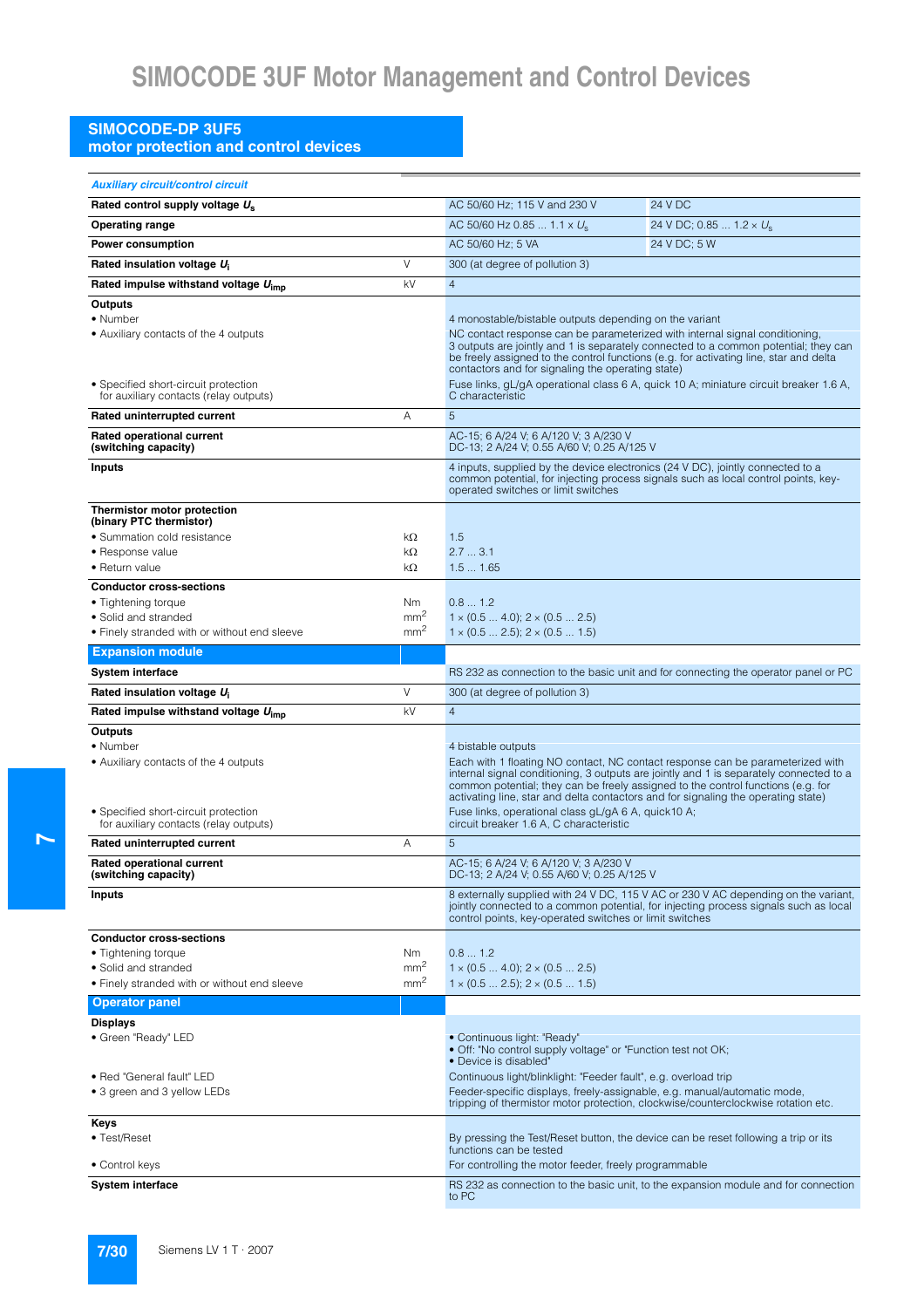#### **SIMOCODE-DP 3UF5 motor protection and control devices**

#### *Short-circuit protection with fuses for motor feeders with short-circuit currents up to 50 kA at 690 V for 3RB1 2 and 3UF5 0, Part 1*

|         | Basic unit Contactors Class 5 and 10 |      |      |      | Class 15                                        |      |      | Class 20 |      |      | Class 25 |      |      | Class 30 |      |      |
|---------|--------------------------------------|------|------|------|-------------------------------------------------|------|------|----------|------|------|----------|------|------|----------|------|------|
|         |                                      |      |      |      | Rated operational current $I_e$ AC-3 in A at  V |      |      |          |      |      |          |      |      |          |      |      |
|         |                                      | 400  | 500  | 690  | 400                                             | 500  | 690  | 400      | 500  | 690  | 400      | 500  | 690  | 400      | 500  | 690  |
|         | <b>Setting range 1.25  6.3 A</b>     |      |      |      |                                                 |      |      |          |      |      |          |      |      |          |      |      |
| 3UF5 00 | 3RT1 015                             | 6.3  | 5.0  | 4.0  | 6.3                                             | 5.0  | 4.0  | 6.3      | 5.0  | 4.0  | 6.3      | 5.0  | 4.0  | 6.3      | 5.0  | 4.0  |
|         | 3RT1 016                             | 6.3  | 6.3  | 5.2  | 6.3                                             | 6.3  | 5.2  | 6.3      | 6.3  | 5.2  | 6.3      | 6.3  | 5.2  | 6.3      | 6.3  | 5.2  |
|         | 3RT1 017                             | 6.3  | 6.3  | 6.3  | 6.3                                             | 6.3  | 6.3  | 6.3      | 6.3  | 6.3  | 6.3      | 6.3  | 6.3  | 6.3      | 6.3  | 6.3  |
|         | Setting range 6.3  25 A              |      |      |      |                                                 |      |      |          |      |      |          |      |      |          |      |      |
| 3UF5 01 | 3RT1 015                             | 7.0  |      |      | 7.0                                             |      |      | 7.0      |      |      | 7.0      |      |      | 7.0      |      |      |
|         | 3RT1 016                             | 9.0  | 6.5  |      | 9.0                                             | 6.5  |      | 9.0      | 6.5  |      | 9.0      | 6.5  |      | 9.0      | 6.5  |      |
|         | 3RT1 017                             | 12.0 | 9.0  | 6.3  | 11.0                                            | 9.0  | 6.3  | 10.0     | 9.0  | 6.3  | 9.5      | 9.0  | 6.3  | 9.0      | 9.0  | 6.3  |
|         | 3RT1 024                             | 12.0 | 12.0 | 9.0  | 12.0                                            | 12.0 | 9.0  | 12.0     | 12.0 | 9.0  | 12.0     | 12.0 | 9.0  | 12.0     | 12.0 | 9.0  |
|         | 3RT1 025                             | 17.0 | 17.0 | 13.0 | 17.0                                            | 17.0 | 13.0 | 16.0     | 16.0 | 13.0 | 15.0     | 15.0 | 13.0 | 14.0     | 14.0 | 13.0 |
|         | 3RT1 026                             | 25.0 | 18.0 | 13.0 | 18.0                                            | 18.0 | 13.0 | 16.0     | 16.0 | 13.0 | 15.0     | 15.0 | 13.0 | 14.0     | 14.0 | 13.0 |
|         | 3RT1 034                             | 25.0 | 25.0 | 20.0 | 25.0                                            | 25.0 | 20.0 | 22.3     | 22.3 | 20.0 | 20.3     | 20.3 | 20.3 | 19.1     | 19.1 | 19.1 |
|         | 3RT1 035                             | 25.0 | 25.0 | 24.0 | 25.0                                            | 25.0 | 24.0 | 25.0     | 25.0 | 24.0 | 25.0     | 25.0 | 24.0 | 25.0     | 25.0 | 24.0 |
|         | Setting range 25  100 A              |      |      |      |                                                 |      |      |          |      |      |          |      |      |          |      |      |
| 3UF5 02 | 3RT1 034                             | 32.0 | 32.0 | 20.0 | 25.5                                            | 25.5 | 20.0 | 22.3     | 22.3 | 20.0 | 20.3     | 20.3 | 20.0 | 19.1     | 19.1 | 19.1 |
|         | 3RT1 035                             | 40.0 | 40.0 | 24.0 | 33.0                                            | 33.0 | 24.0 | 29.4     | 29.4 | 24.0 | 28.0     | 28.0 | 24.0 | 26.5     | 26.5 | 24.0 |
|         | 3RT1 036                             | 50.0 | 50.0 | 24.0 | 38.5                                            | 38.5 | 24.0 | 32.7     | 32.7 | 24.0 | 29.4     | 29.4 | 24.0 | 26.5     | 26.5 | 24.0 |
|         | 3RT1 044                             | 65.0 | 65.0 | 47.0 | 56.0                                            | 56.0 | 47.0 | 49.0     | 49.0 | 47.0 | 45.0     | 45.0 | 45.0 | 41.7     | 41.7 | 41.7 |
|         | 3RT1 045                             | 80   | 80   | 58   | 61                                              | 61   | 58   | 53       | 53   | 53   | 47       | 47   | 47   | 45       | 45   | 45   |
|         | 3RT1 046                             | 95   | 95   | 58   | 69                                              | 69   | 58   | 59       | 59   | 58   | 53       | 53   | 53   | 50       | 50   | 50   |
|         | Setting range 50  205 A              |      |      |      |                                                 |      |      |          |      |      |          |      |      |          |      |      |
| 3UF503  | 3RT1 054                             | 115  | 115  | 115  | 93                                              | 93   | 93   | 82       | 82   | 82   | 75       | 75   | 75   | 69       | 69   | 69   |
|         | 3RT1 055                             | 150  | 150  | 150  | 122                                             | 122  | 122  | 107      | 107  | 107  | 98       | 98   | 98   | 90       | 90   | 90   |
|         | 3RT1 056                             | 185  | 185  | 170  | 150                                             | 150  | 150  | 131      | 131  | 131  | 120      | 120  | 120  | 111      | 111  | 111  |
|         | <b>Setting range 125  500 A</b>      |      |      |      |                                                 |      |      |          |      |      |          |      |      |          |      |      |
| 3UF5 04 | 3RT1 064                             | 225  | 225  | 225  | 182                                             | 182  | 182  | 160      | 160  | 160  | 146      | 146  | 146  | 135      | 135  | 135  |
|         | 3RT1 065                             | 265  | 265  | 265  | 215                                             | 215  | 215  | 188      | 188  | 188  | 172      | 172  | 172  | 159      | 159  | 159  |
|         | 3RT1 066                             | 300  | 300  | 280  | 243                                             | 243  | 243  | 213      | 213  | 213  | 195      | 195  | 195  | 180      | 180  | 180  |
|         | 3RT1 075                             | 400  | 400  | 400  | 324                                             | 324  | 324  | 284      | 284  | 284  | 260      | 260  | 260  | 240      | 240  | 240  |
|         | 3RT1 076                             | 500  | 500  | 450  | 405                                             | 405  | 405  | 355      | 355  | 355  | 325      | 325  | 325  | 300      | 300  | 300  |
|         | 3RT1 264                             | 225  | 225  | 225  | 225                                             | 225  | 225  | 225      | 225  | 225  | 194      | 194  | 194  | 173      | 173  | 173  |
|         | 3RT1 265                             | 265  | 265  | 265  | 265                                             | 265  | 265  | 265      | 265  | 265  | 228      | 228  | 228  | 204      | 204  | 204  |
|         | 3RT1 266                             | 300  | 300  | 300  | 300                                             | 300  | 300  | 300      | 300  | 300  | 258      | 258  | 258  | 231      | 231  | 231  |
|         | 3RT1 275                             | 400  | 400  | 400  | 400                                             | 400  | 400  | 400      | 400  | 400  | 344      | 344  | 344  | 308      | 308  | 308  |
|         | 3RT1 276                             | 500  | 500  | 500  | 500                                             | 500  | 500  | 500      | 500  | 500  | 430      | 430  | 430  | 385      | 385  | 385  |
|         | <b>Setting range 200  820 A</b>      |      |      |      |                                                 |      |      |          |      |      |          |      |      |          |      |      |
| 3UF5 05 | 3TF6 8 <sup>1)</sup>                 | 630  | 630  | 630  | 502                                             | 502  | 502  | 440      | 440  | 440  | 408      | 408  | 408  | 376      | 376  | 376  |
|         | $3TF69^{1}$                          | 820  | 820  | 820  | 662                                             | 662  | 662  | 572      | 572  | 572  | 531      | 531  | 531  | 500      | 500  | 500  |

1) Contactors mountable.